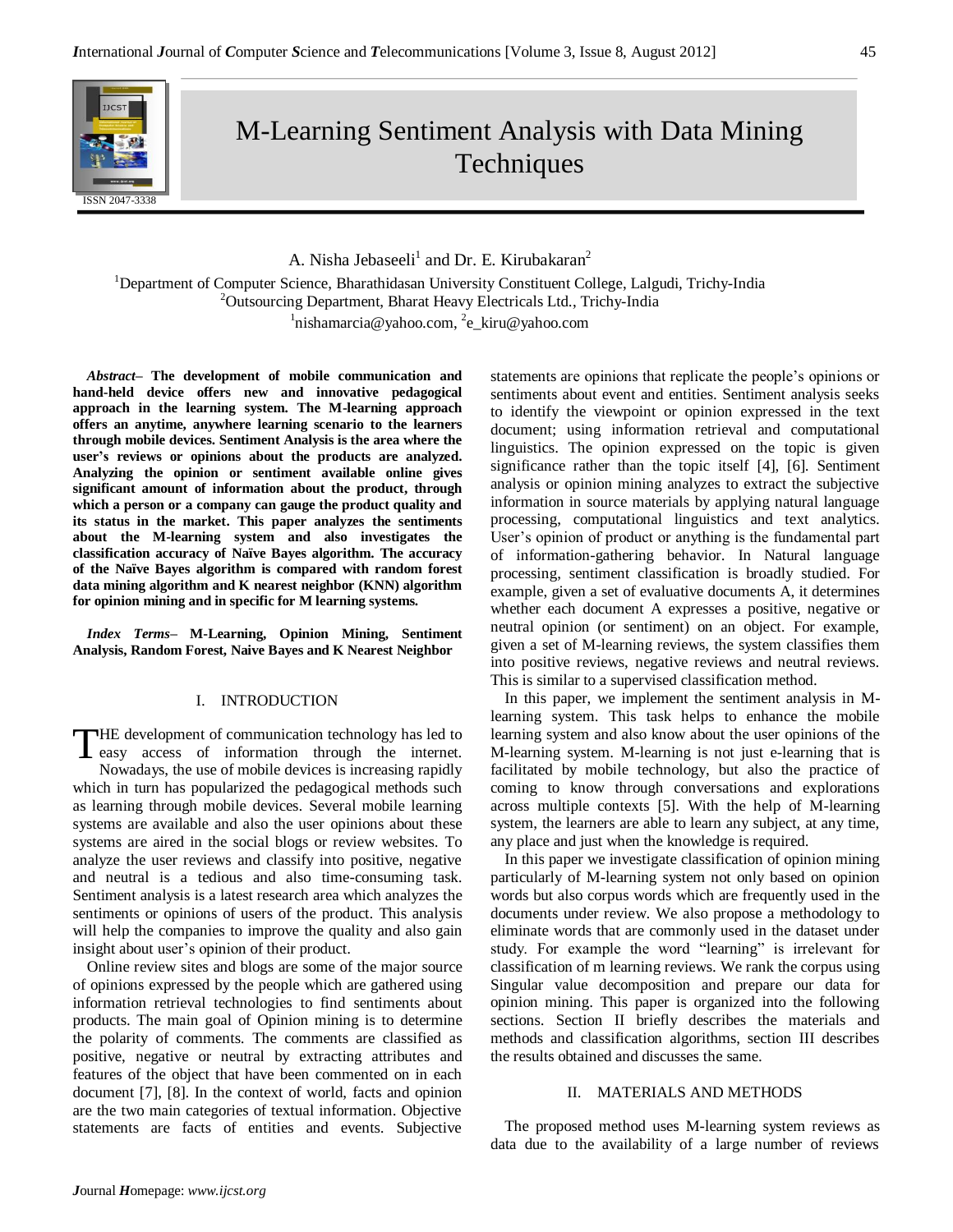online in [\(www.market.android.com\)](http://www.market.android.com/). Only learner's opinions of free M-learning system are considered under study. From this 100 positive, 100 negative and 100 neutral reviews are selected. Three data mining tools are used to perform the sentiment classification.

The data is preprocessed using statistical tools. All the 300 reviews retrieved from the blogs are stored as text document. Then the documents are loaded in the Statistica text mining tool for preprocessing. In this step, a table is constructed using all words found in the input documents, which includes indexing and counting of documents and words, i.e., a matrix of frequencies of words that specifies the number of times that word occurs in each document. This initial process is further refined by the use of stop word list and stemming of words; to exclude certain common words such as "the" and "a" (stop word lists) and to combine different grammatical forms of the same words such as "traveling," "traveled," "travel," etc.

Singular value decomposition (SVD) is used to find the importance of the word. The main idea behind the SVD is taking the high dimensional, highly variable set of data points and reducing it into a lower dimensional space of the input matrix that expose the substructure of the original data. Test data is created by scoring of the words. The word frequency and the weightage given to the words by SVD are used for scoring process.

Before training the classification algorithm, some manual preprocessing methods are done in the data. The word count less than 15 and greater than 85 are deleted from the data list in the Excel sheet obtained from the Statistica. After this filtering process, the word importance is multiplied by the data in the excel sheet. The manual preprocessing is for strengthening the importance of the data.

The classification algorithms are trained using the numerical data obtained from the above process. The matrix of values obtained from Statistica tool can be loaded in the weka tool. With the help of weka tool the classification accuracy of three machine learning algorithm were obtained. Finally, the accuracy of the three algorithms is compared.

#### *A. Classification Algorithms*

The following classification algorithms are used in the weka tool.

# *1) Random Forest*

The Random forest algorithm was developed by Leo Breiman and Adele Cutler which is used for classification. Random forest with generation of 25 trees was investigated. Random forest algorithm for classification uses an ensemble of classification trees [1]. A bootstrap sample of the data and a random subset of variables are used to build the classification trees. Thus, the trees built are not as rational as decision tree. The random forest integrates multiple unstable classifiers, thus improving the performance of the final classifier giving better overall performance than an individual classifier [2].

Each tree is got from the random vector values sampled independently with same distribution giving rise to a combination of tree predictors to form Random forests. As the number of trees increases the generalization error for forests

Table I: Summary of Results

|  |                                                   | <b>Naïve</b><br><b>Bayes</b> | <b>KNN</b> | Random<br>Forest |
|--|---------------------------------------------------|------------------------------|------------|------------------|
|  | Correctly Classified<br><b>Instances</b>          | 165                          | 158        | 180              |
|  | <b>Incorrectly Classified</b><br><b>Instances</b> | 135                          | 142        | 120              |
|  | Kappa statistic                                   | 0.325                        | 0.29       | 0.4              |
|  | Mean absolute error                               | 0.3153                       | 0.3156     | 0.3119           |
|  | Root mean squared<br>error                        | 0.4751                       | 0.5617     | 0.4218           |
|  | Relative absolute error                           | 70.94%                       | 71%        | 70.18%           |
|  | Root relative squared<br>error                    | 100.78%                      | 119.16%    | 89.49%           |
|  | <b>Total Number of</b><br><b>Instances</b>        | 300                          | 300        | 300              |

converges to a limit; depending on the strength of individual trees and correlation among the trees [3]. Random vectors created help the growth of each tree in the forest. If  $\delta_k$  is the random vector generated for the kth tree, which is independent of other random vectors  $(\delta_1, ..., \delta_{k-1})$ ; the tree is grown using the random vector  $\delta_k$  and the training set. The classifier resulting from the vector is  $h(x, \delta_k)$  where x is the input vector. So a random tree consists of set of trees with classifiers got from independent identically distributed random vectors; and each tree casts a vote for the class at input x. as the number of trees increase, the generalization error converges to

$$
P_{X,Y}\left(P_{\delta}\left(h(X,\delta)=Y\right)-\max_{j\neq Y}P_{\delta}\left(h(X,\delta)=j\right)<0\right)\tag{1}
$$

Where Y, X are random vectors and  $P_{X,Y}$  is generalization error probability over the X, Y space.

Lower the correlation, higher the accuracy of the random forest. The correlation is minimized by the randomness used while maintaining the strength. Each node is built into tree using randomly selected inputs. Random forest is an effective tool in prediction.

#### *2) K Nearest Neighbor*

KNN is a simple machine learning algorithm. In this algorithm, the objects are classified based on the majority of its neighbor. The class assigned to the object is most common among its k nearest neighbors. The KNN classification algorithm classifies the instances or objects based on their similarities to instances in the training data [10]. In KNN, selection is based on majority voting or distance weighted voting.

KNN is unsupervised text classification algorithm and its work efficiently when the training set is large. Consider the vector A and set of M labeled instances  ${ai, bi}_1^M$ . The classifier predicts the class label of A on the predefined N classes. The KNN classification algorithm finds the k nearest neighbors of A and determines the class label of A using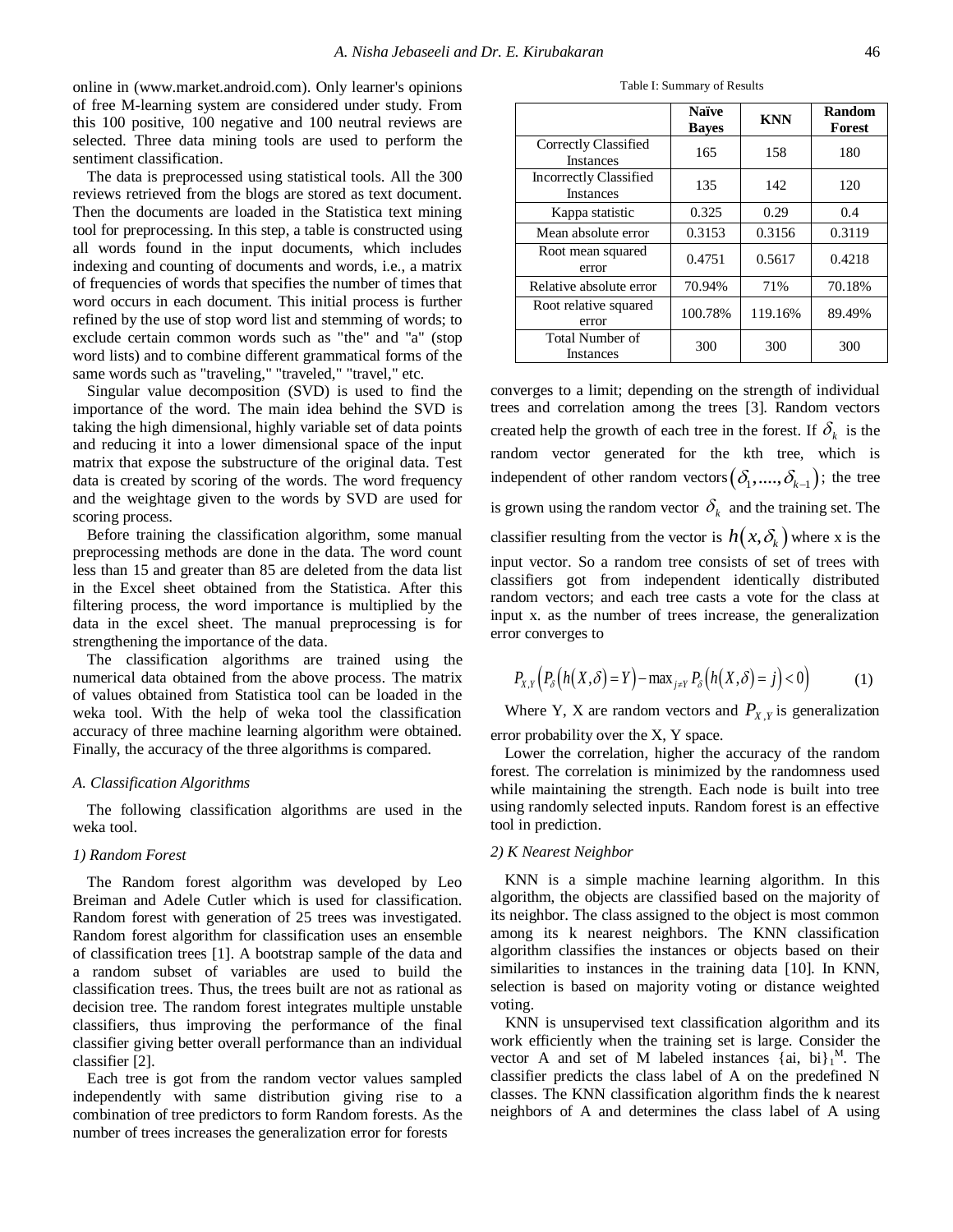majority vote [9]. KNN classifier applies Euclidean distances as the distance metric.

$$
Dist(X, Y) = \sqrt{\sum_{i=1}^{D} (Xi - Y_i)^2}
$$
 (2)

# *3) Naïve Bayes*

It is a supervised learning method and statistical method for classification [11]. A Bayesian classifier is a simplest probabilistic classifier based on Bayes theorem. In text classification, Bayes rule is used to determine the class or group a document falls into by determine the most probable class or group [12]. Word Frequency is used to train the classifier. The classifier maps from a discrete or continuous feature space X to a discrete set of labels Y.

Consider given a set of variables,  $X = \{x_1, x_2, \ldots, x_n\}$ , constructing the posterior probability from a set of possible outcomes  $Y = \{y_1, y_2, \ldots, y_n\}$ . Using Bayes rule

$$
P(Y_i | x_1, x_2, ..., x_n) = p(x_1, x_2, ..., x_n | C_i) p(C_i)
$$
 (3)

Since Naive Bayes assumes that the conditional probabilities of the independent variables are independent we can decompose to:

$$
p(X | Y_j) = \prod_{k=1}^{n} p(x_k | Y_j)
$$
 (4)

The posterior can be rewritten as:

$$
p(Y_j | X) = p(Y_j) \prod_{k=1}^{n} p(x_k | C_j)
$$
 (5)

Based on the above Bayes' rule we label a new case X with a class level  $Y_i$  that achieves the highest posterior probability.

# III. RESULT AND DISCUSSION

The 80% of the opinions processed in the dataset were used for training and the remaining for testing. The summary of results and classification accuracy obtained is tabulated in Table I and II. Fig. 1 shows the graph of classification accuracy.

Table II: Classification Accuracy

| <b>Technique used</b> | <b>Classification Accuracy</b> % |  |
|-----------------------|----------------------------------|--|
| Naïve Bayes           | 55                               |  |
| <b>KNN</b>            | 52.67                            |  |
| <b>Random Forest</b>  | 60                               |  |

Table III: The precision and recall for various algorithms

| <b>Technique used</b> | <b>Precision</b> | <b>Recall</b> | <b>F-Measure</b> |
|-----------------------|------------------|---------------|------------------|
| Naïve Bayes           | 0.561            | 0.55          | 0.549            |
| KNN                   | 0.529            | 0.527         | 0.527            |
| Random Forest         | 0.601            | 0.6           | 0.6              |



Fig. I: Classification accuracy of various classification techniques

Table III lists the precision and recall for various classification techniques. Fig. 2 and Fig. 3 show the graph for precision, recall and F Measure respectively.



Fig. 1: Precision and Recall of various classification techniques



Fig. 3: F Measure

It is observed that the precision and recall for both the classes of opinion that is positive and negative does not vary much. However it is to be noted that both precision and recall values are above average and cannot be claimed as excellent. However the obtained results can be used to cluster large amounts of data for further study.